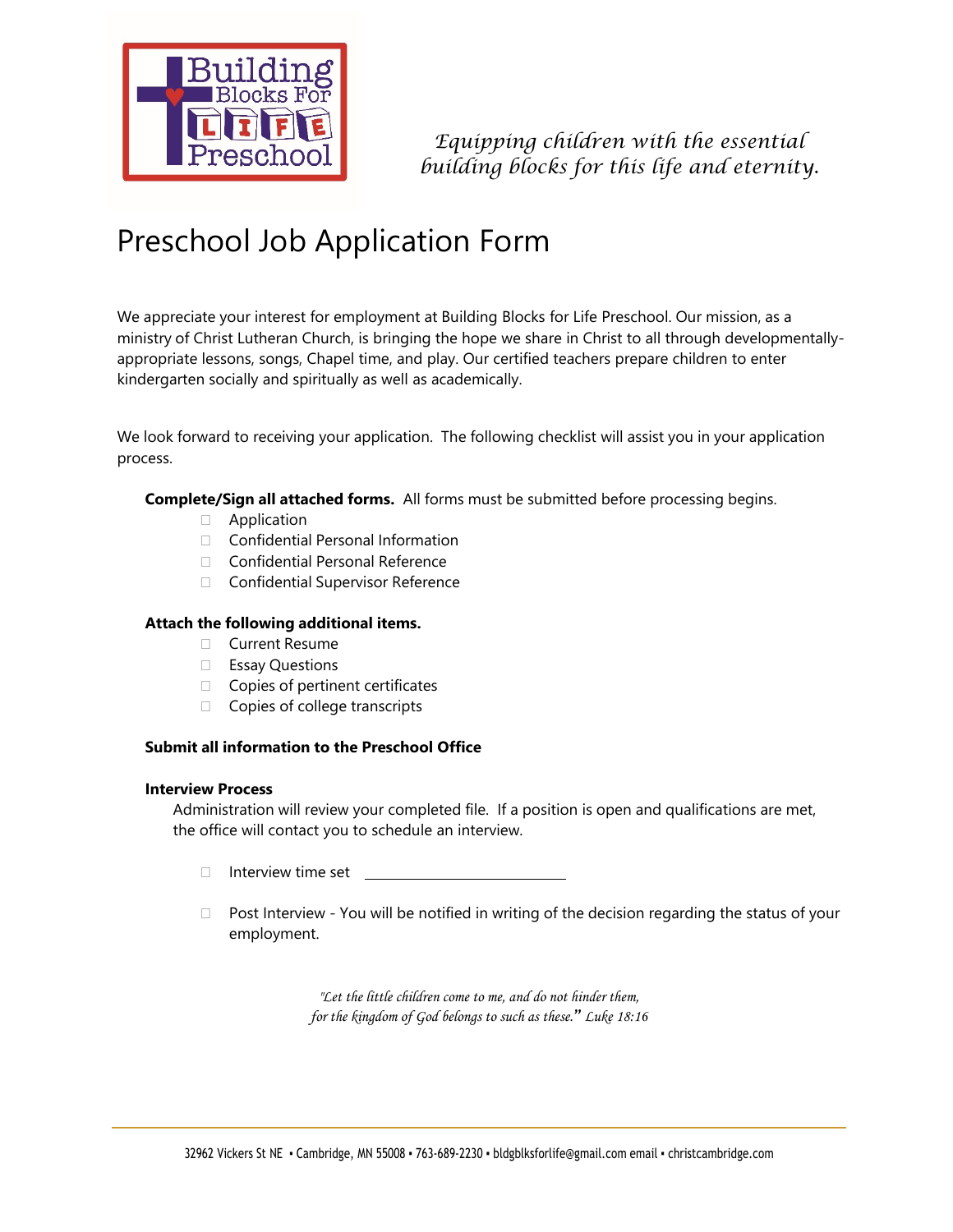# Preschool Teacher/Teacher Assistant/Aide Application

| Application Date: \[\squad \] \]                                                                                                                                                                 |                                              |               |                                                                                                                                                                                                                                                                                                                                                                                                                              |
|--------------------------------------------------------------------------------------------------------------------------------------------------------------------------------------------------|----------------------------------------------|---------------|------------------------------------------------------------------------------------------------------------------------------------------------------------------------------------------------------------------------------------------------------------------------------------------------------------------------------------------------------------------------------------------------------------------------------|
| PERSONAL INFORMATION                                                                                                                                                                             |                                              |               |                                                                                                                                                                                                                                                                                                                                                                                                                              |
|                                                                                                                                                                                                  |                                              |               |                                                                                                                                                                                                                                                                                                                                                                                                                              |
|                                                                                                                                                                                                  |                                              |               |                                                                                                                                                                                                                                                                                                                                                                                                                              |
| Email <b>Email Email Email Email Email Example 2 order to 2 order the 2 order to 2 order the 2 order to 2 order to 2 order to 2 order to 2 order to 2 order to 2 order to 2 order to 2 order</b> |                                              |               |                                                                                                                                                                                                                                                                                                                                                                                                                              |
|                                                                                                                                                                                                  |                                              |               |                                                                                                                                                                                                                                                                                                                                                                                                                              |
| Best time to call $\Box$ No                                                                                                                                                                      |                                              |               |                                                                                                                                                                                                                                                                                                                                                                                                                              |
| How long have you lived at the above address? __________________________________                                                                                                                 |                                              |               |                                                                                                                                                                                                                                                                                                                                                                                                                              |
| Additional addresses where you have resided at any time during the past two years:                                                                                                               |                                              |               |                                                                                                                                                                                                                                                                                                                                                                                                                              |
|                                                                                                                                                                                                  |                                              |               |                                                                                                                                                                                                                                                                                                                                                                                                                              |
|                                                                                                                                                                                                  |                                              |               | State $\frac{1}{\sqrt{1+\frac{1}{\sqrt{1+\frac{1}{\sqrt{1+\frac{1}{\sqrt{1+\frac{1}{\sqrt{1+\frac{1}{\sqrt{1+\frac{1}{\sqrt{1+\frac{1}{\sqrt{1+\frac{1}{\sqrt{1+\frac{1}{\sqrt{1+\frac{1}{\sqrt{1+\frac{1}{\sqrt{1+\frac{1}{\sqrt{1+\frac{1}{\sqrt{1+\frac{1}{\sqrt{1+\frac{1}{\sqrt{1+\frac{1}{\sqrt{1+\frac{1}{\sqrt{1+\frac{1}{\sqrt{1+\frac{1}{1+\frac{1}{\sqrt{1+\frac{1}{1+\frac{1}{\sqrt{1+\frac{1}{1+\frac{1}{\sqrt$ |
| Optional Information: Marital Status ________                                                                                                                                                    |                                              | Spouse's Name |                                                                                                                                                                                                                                                                                                                                                                                                                              |
|                                                                                                                                                                                                  |                                              |               |                                                                                                                                                                                                                                                                                                                                                                                                                              |
| <b>POSITION DESIRED D</b> Full time <b>D</b> Part time                                                                                                                                           |                                              |               |                                                                                                                                                                                                                                                                                                                                                                                                                              |
|                                                                                                                                                                                                  |                                              |               |                                                                                                                                                                                                                                                                                                                                                                                                                              |
|                                                                                                                                                                                                  |                                              |               |                                                                                                                                                                                                                                                                                                                                                                                                                              |
| How did you learn about the position for which you are applying?                                                                                                                                 |                                              |               |                                                                                                                                                                                                                                                                                                                                                                                                                              |
| <b>CHURCH</b>                                                                                                                                                                                    |                                              |               |                                                                                                                                                                                                                                                                                                                                                                                                                              |
|                                                                                                                                                                                                  |                                              |               |                                                                                                                                                                                                                                                                                                                                                                                                                              |
| Member: $\Box$ Yes $\Box$ No # of Years?                                                                                                                                                         | the control of the control of the control of |               |                                                                                                                                                                                                                                                                                                                                                                                                                              |
| Church/Community Involvement List activities, leadership positions, volunteer work, etc. that you participate in on a regular basis.                                                             |                                              |               |                                                                                                                                                                                                                                                                                                                                                                                                                              |
|                                                                                                                                                                                                  |                                              |               | Dates $\overline{\phantom{a}}$                                                                                                                                                                                                                                                                                                                                                                                               |
|                                                                                                                                                                                                  |                                              |               |                                                                                                                                                                                                                                                                                                                                                                                                                              |
| Description                                                                                                                                                                                      |                                              | Dates         |                                                                                                                                                                                                                                                                                                                                                                                                                              |

*Building Blocks for Life Preschool does not unlawfully discriminate on the basis of race, color, gender, nationality, ethnic origin, marital status, age, military status, or disability in the admission of students or the hiring of employees. Building Blocks for Life Preschool is an Equal Opportunity Employer (EOE).*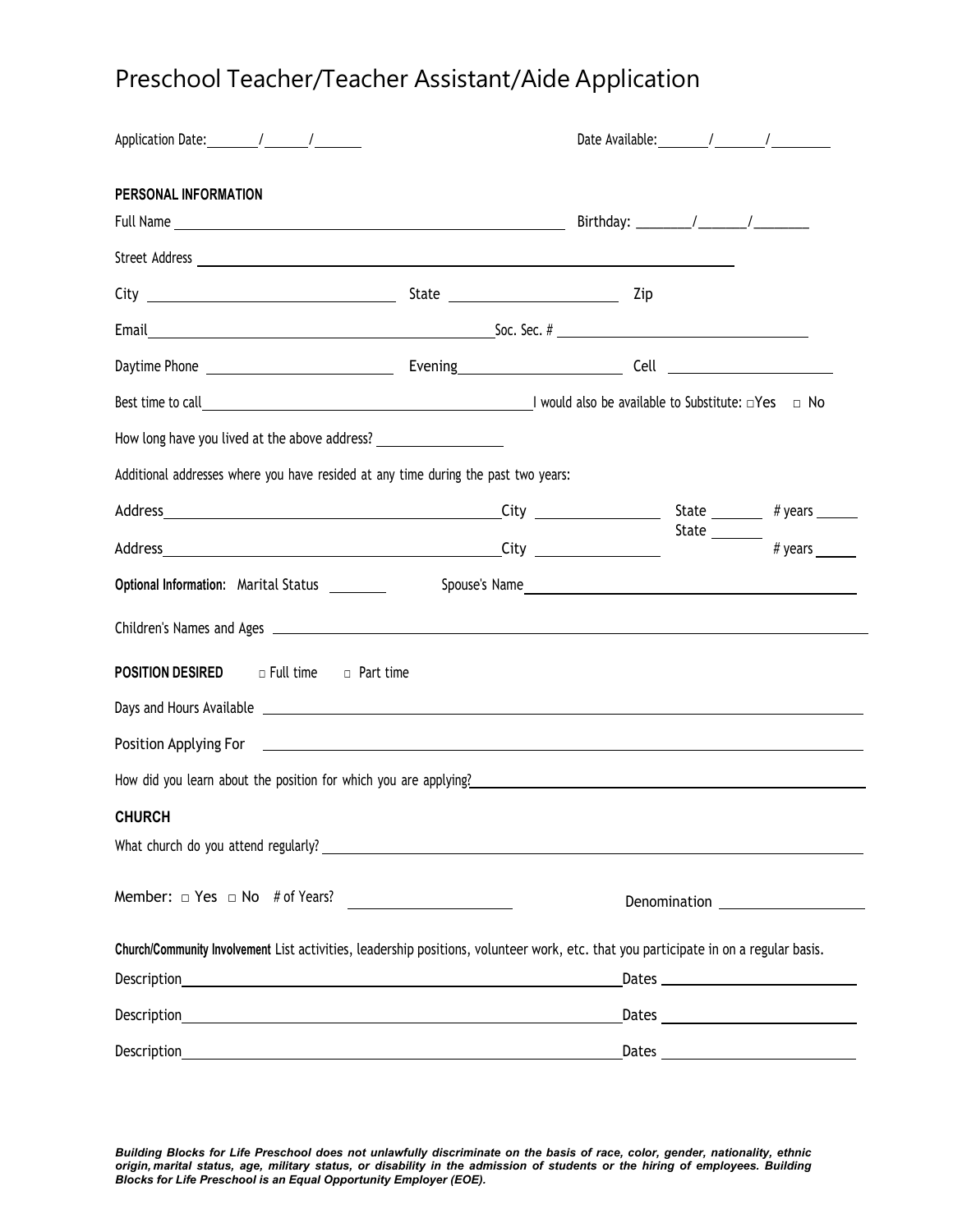| School                     | Name & Location of School | Dates Attended | # of<br>years | Graduation<br>Date | Degree / Diploma |
|----------------------------|---------------------------|----------------|---------------|--------------------|------------------|
| Graduate<br>School         |                           |                |               |                    |                  |
| College                    |                           |                |               |                    |                  |
| High School                |                           |                |               |                    |                  |
| Early Education<br>Classes |                           |                |               |                    |                  |

#### **ESSAY QUESTIONS**

**Please answer the following questions on a separate sheet of paper.** 

- Provide an explanation of your teaching philosophy.
- Why do you wish to work in a faith-based preschool?
- Describe your strengths and special interests that might be beneficial as a Building Blocks for Life Preschool employee.
- Why would a parent want to have their student in your classroom/care?